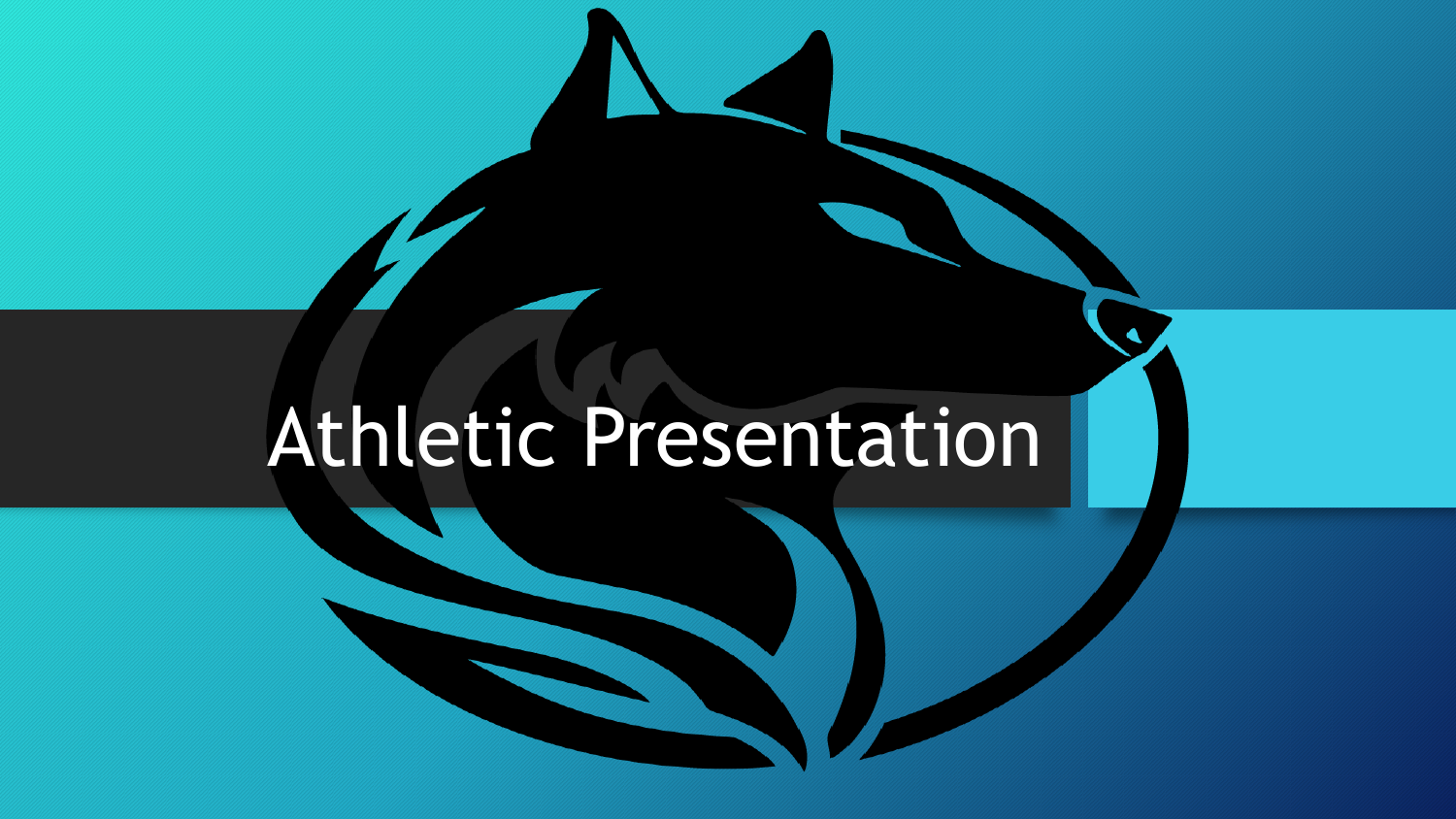

#### **WISEBURN - DA VINCI**

## WDV Athletic Philosophy

WDV athletics is committed to providing a positive learning experience to all athletes involved with sports. This positive experience is not based on playing time or wins and losses. It is based on the belief of being part of a team, something bigger than the individual. This belief will be taught through learning how to work with others and what it means to be a responsible leader. Each student athlete will know that they are part of a program that cares about them and supports them.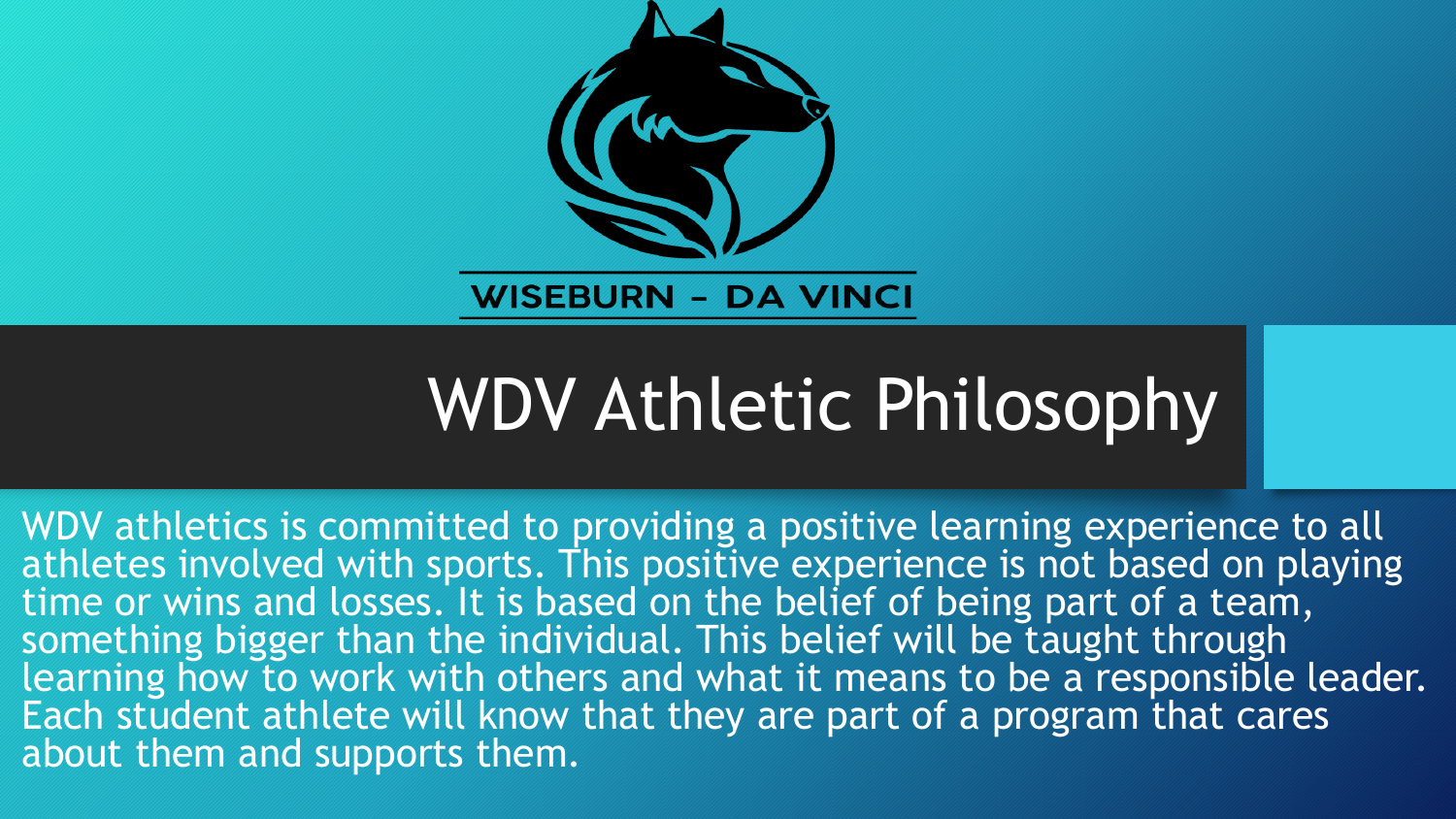

# Pioneer League

El Segundo, Lawndale, North Torrance South Torrance, Torrance, West Torrance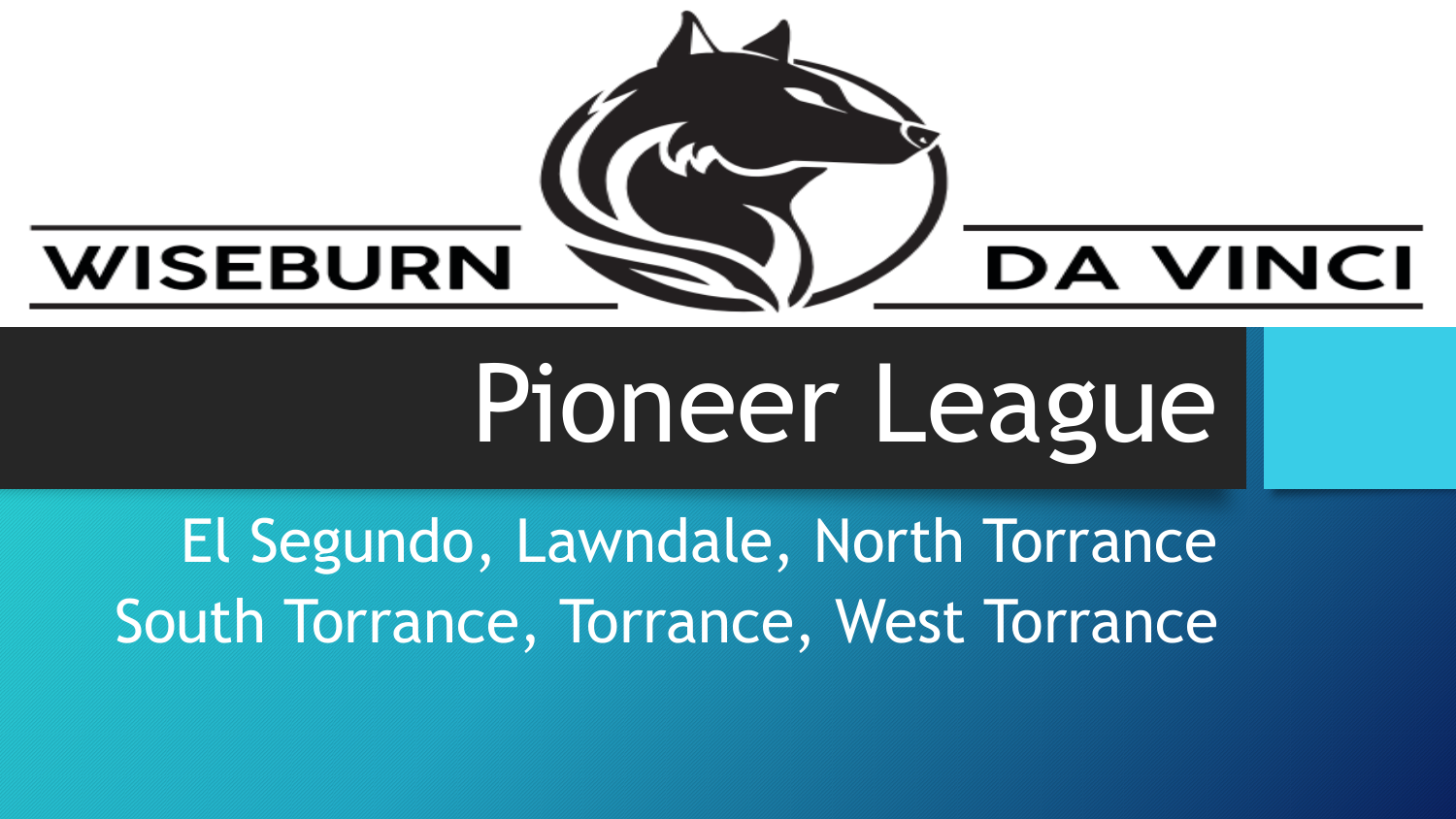#### Current CIF Sports Offered

•Fall – B&G Cross Country, Girls Indoor Volleyball •Winter – B&G Basketball, B&G Soccer •Spring – Baseball, Softball, B&G Swim, B&G Track, Boys Indoor Volleyball, Girls Beach Volleyball •Archery – Non CIF sport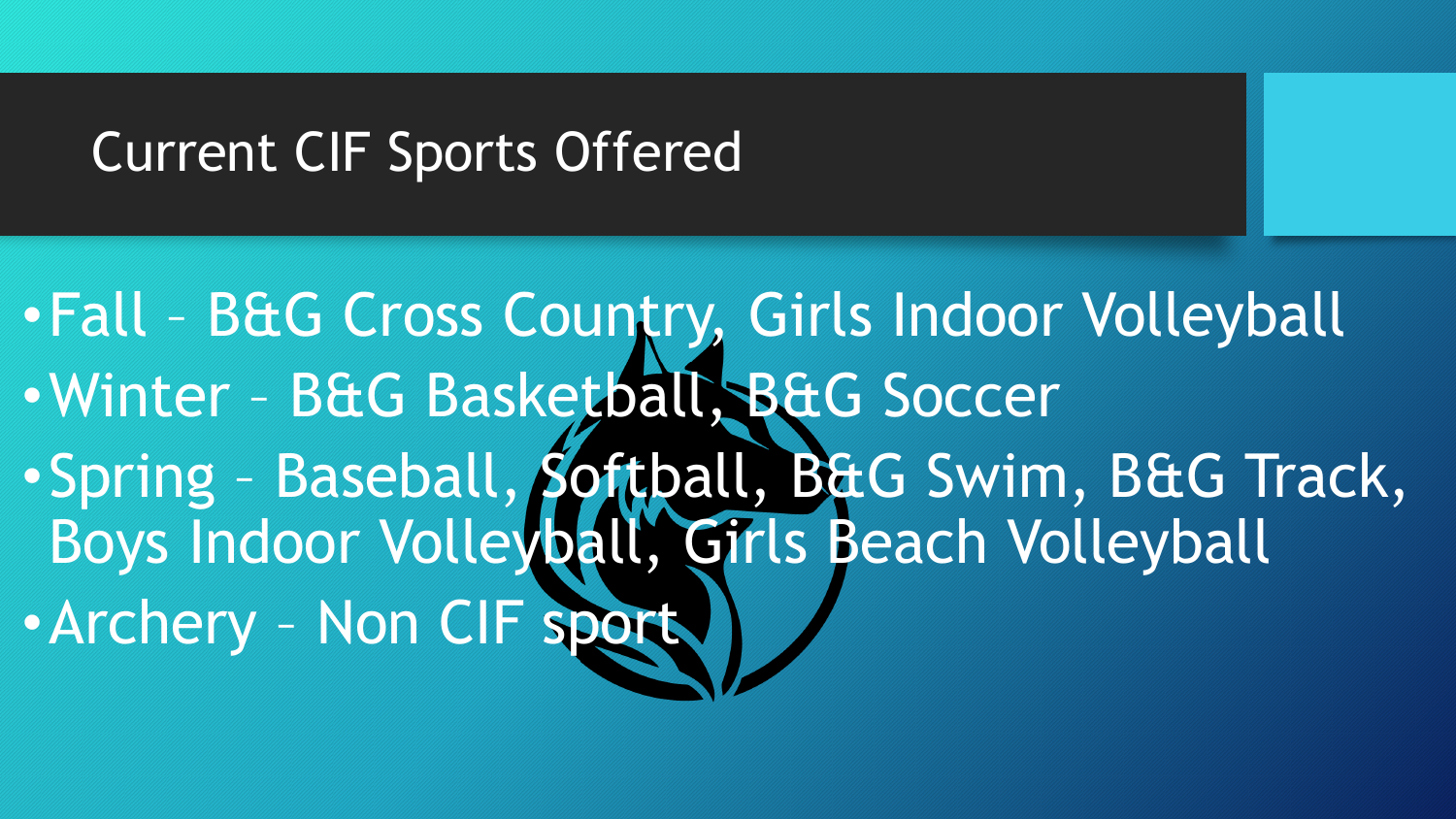#### Summer Athletics

Session 1 - June 14th to July 1st

Week Off - July 4<sup>th</sup> to July 8<sup>th</sup>

Session 2 - July 12th to July 29th

CIF Dead Period - July 30<sup>th</sup> resume practice Aug. 13<sup>th</sup>

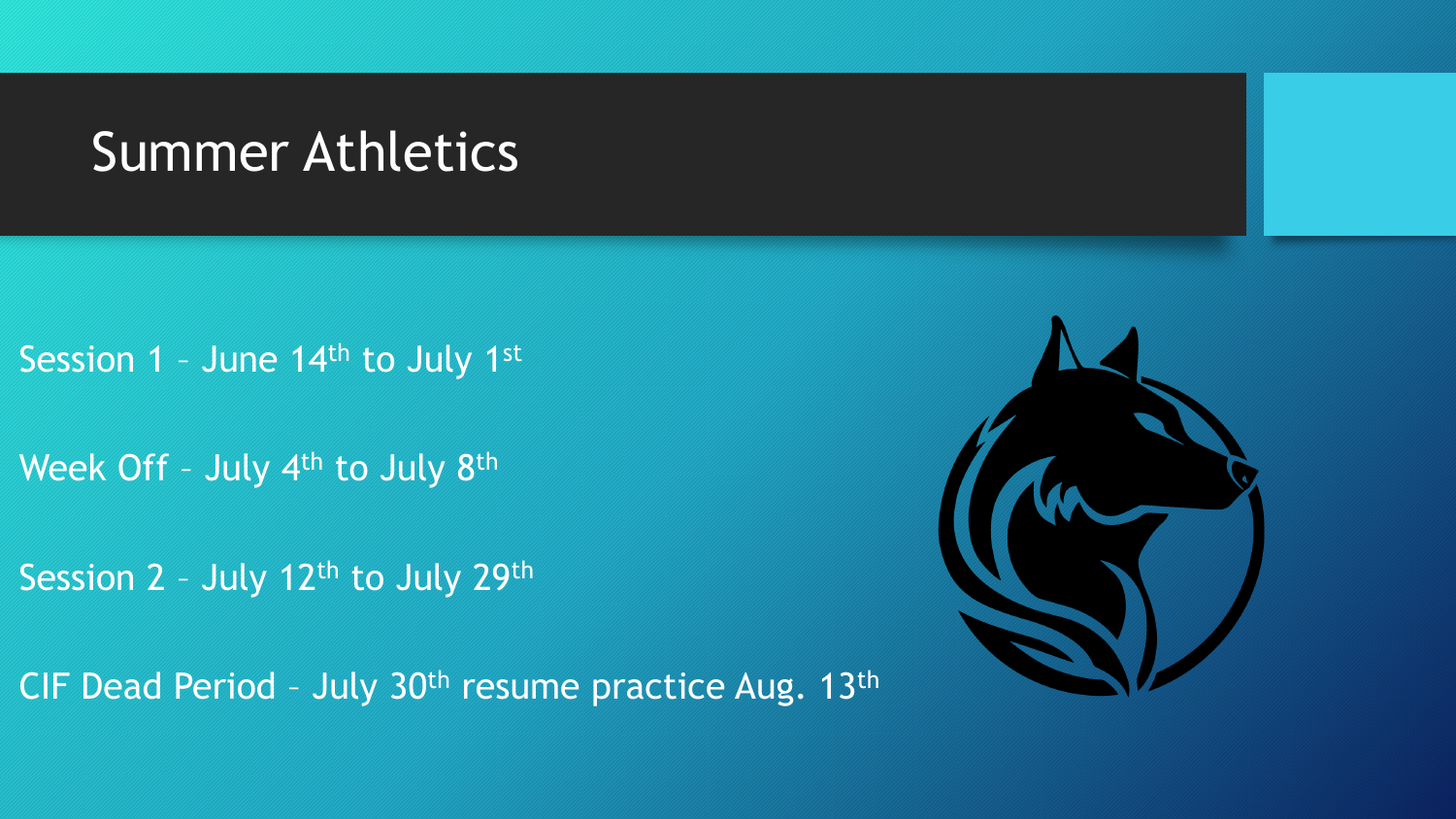#### Where To Start

• [WDV Athletic Website](https://www.davincischools.org/)

The clearance site will be available July 1, 2022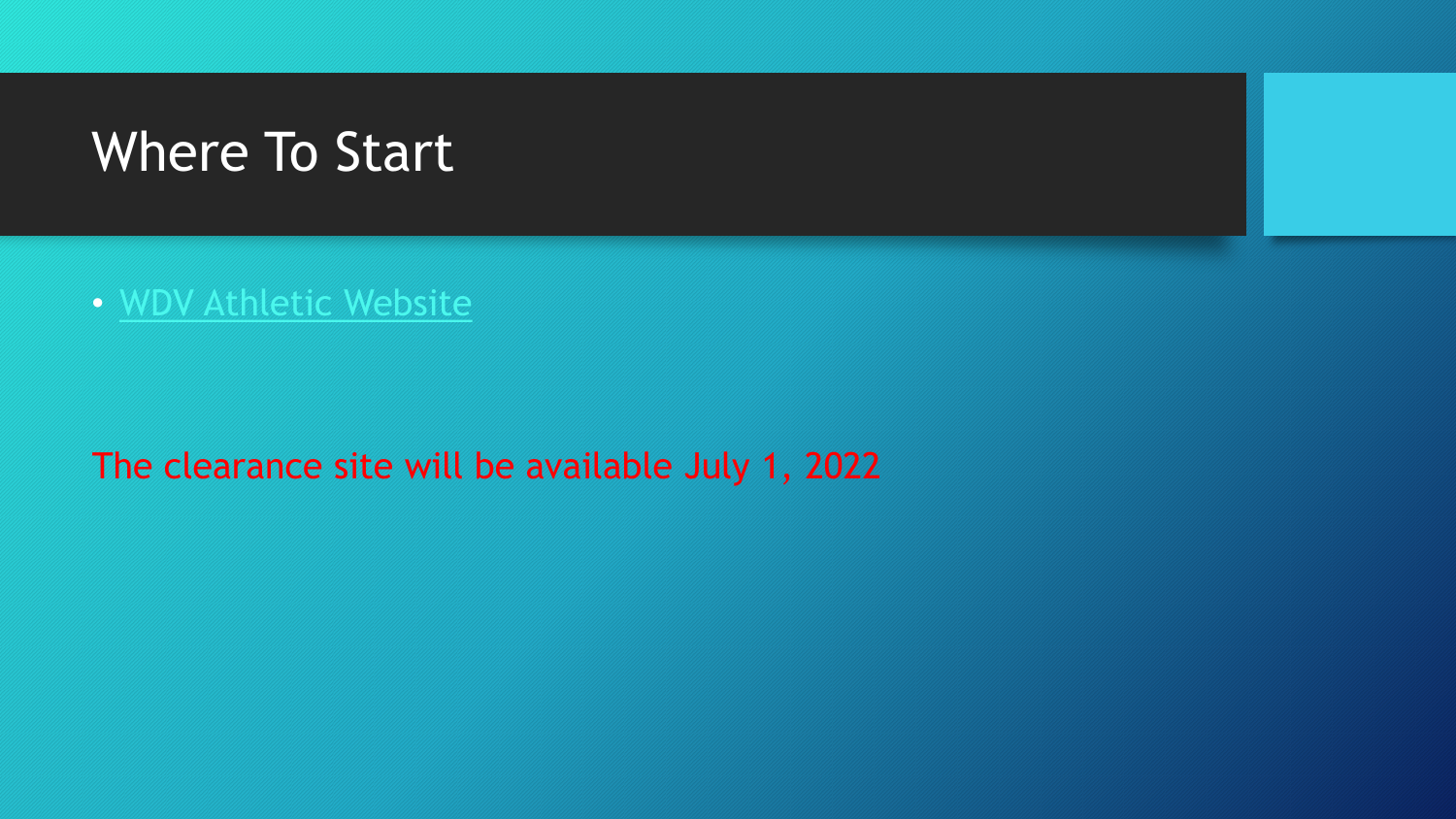#### Social Media

- Twitter @WDVAthletics
- Instagram wdvathletics
- Athletic Blog Sign up on the athletics home page